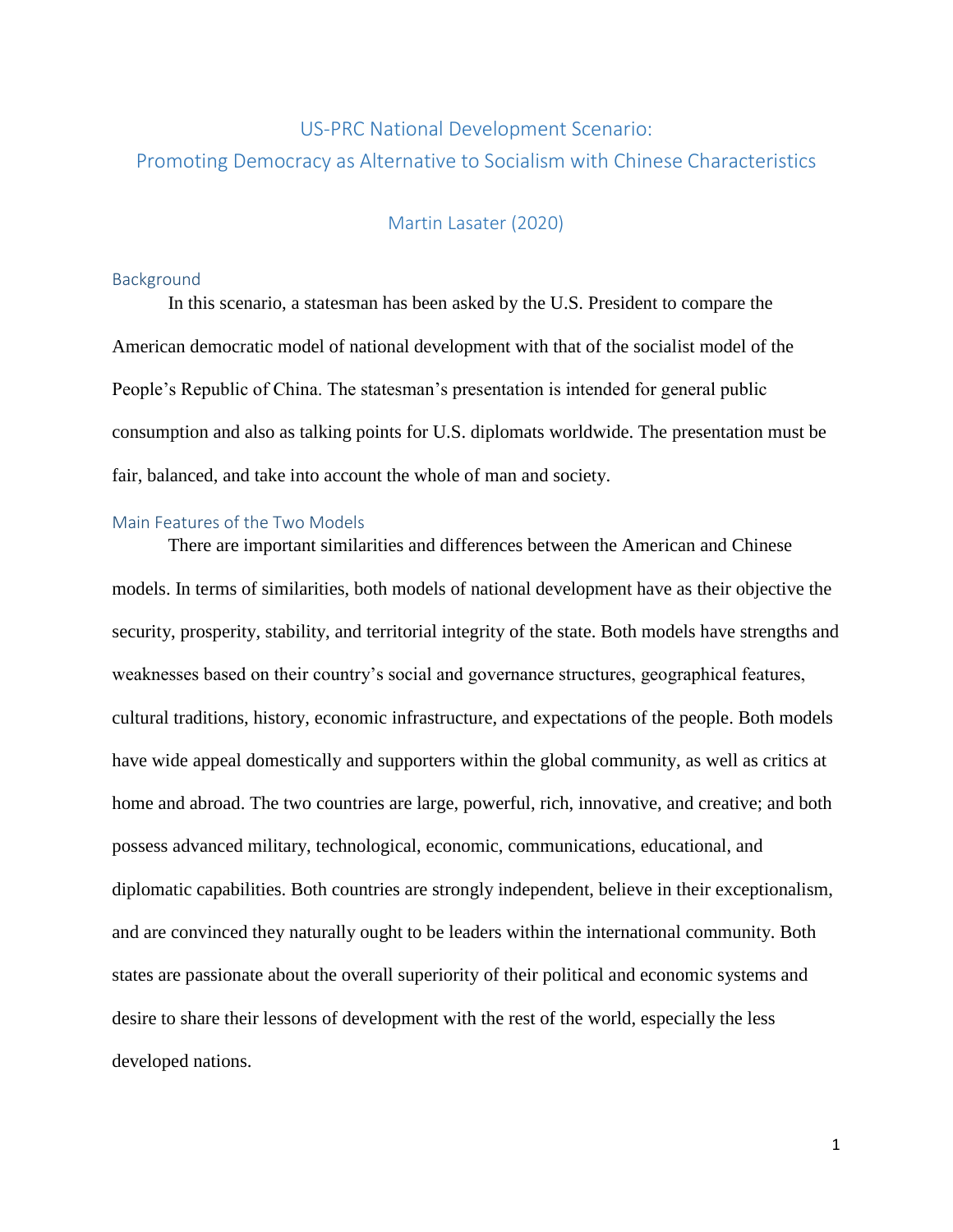In terms of differences between the two models, several stand out. Democracy has a long philosophical tradition, mostly Western in origin; whereas socialism with Chinese characteristics is a recent ideology developed over the past few decades by political leaders within the communist party-led People's Republic of China. Socialism itself is also a fairly new approach to politics and economics, stemming mostly from the mid-18<sup>th</sup> century in Europe, but with conceptual roots dating far back in history. In terms of culture, China has over 3,000 years of civilization and cultural continuity; the United States was founded about 250 years ago and its culture, primarily of European origin, is far less cohesive and well defined than that of China. Although both countries are expansionist, the United States, being a relatively new nation, has been more aggressive in expanding its borders and projecting its influence. China in recent centuries has focused more on regaining control of lost territories. It is only over the last few decades that China has begun to work hard on projecting its influence on a global rather than a regional scale. At the highest level of analysis, the American model is based on democratic political principles, capitalistic economic principles, and Western liberal values. The Chinese model is based on communist political principles, socialist economic principles, and traditional Chinese cultural values.

One other important difference that ought to be noted between the United States and China is mostly psychological and based on history. The United States, a younger country, is still trying to establish itself as a global leader politically, militarily, economically, culturally, and ideologically. Confident of its moral superiority, the United States tends to project its model of development as one that is good for all of humanity. China, being an ancient and great power, is trying to revive and build upon the prestige and influence it enjoyed centuries ago, a greatness resulting from cultural excellence, huge population, powerful military, and rich economy.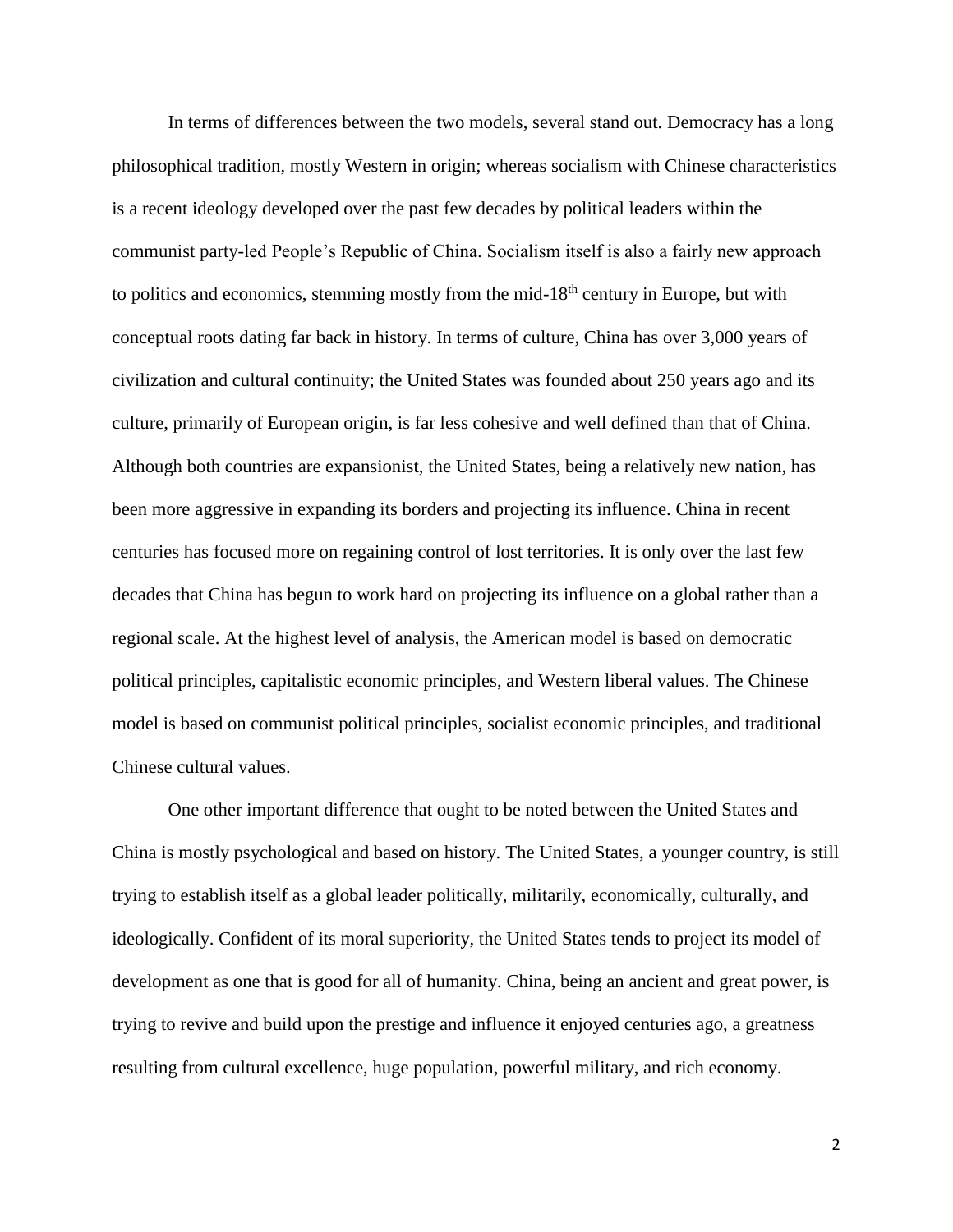Traditionally, China has not necessarily wanted other countries to adopt its model as much as wanting regional neighbors to acknowledge and pay tribute to its cultural superiority. Timewise, the United States began to emerge as a true global leader following its victories in World Wars I and II, especially the latter when it became a predominant super power. By contrast, China began to lose its greatest influence in the 1500s and only over the last few decades has it begun to regain its national honor and prestige.

These differences seem to have influenced two distinct psychological orientations in the conduct of foreign policy: the United States is largely satisfied with the status quo and China is determined to regain what once was lost. Both countries strongly believe in their exceptionalism, natural leadership, superiority of their country and its institutions, and have a strong sense of nationalism that makes their citizens proud to be American and Chinese. Both countries believe they have a moral obligation to help others in the global community to develop their own potential, and offer their own success stories as examples of a favorable path forward. Each nation perceives the other as an existential strategic competitor, with much of the competition and flashpoints centered in regions around the shores of China.

These and other differences between the two nations will become more apparent in the next section as their respective development models are explained in greater detail.

# Comparison of Democratic Model of National Development and Model of Socialism with Chinese **Characteristics**

# *Different Types of National Audiences*

Both models of national development are designed to help developing countries improve their economies, political institutions, infrastructure, and society. However, each of the two models would appear to be especially appealing to certain kinds of society. Although not an absolute determination of which model would be approved and accepted by a developing nation, certain assumptions might help to identify the respective appeal of the two models.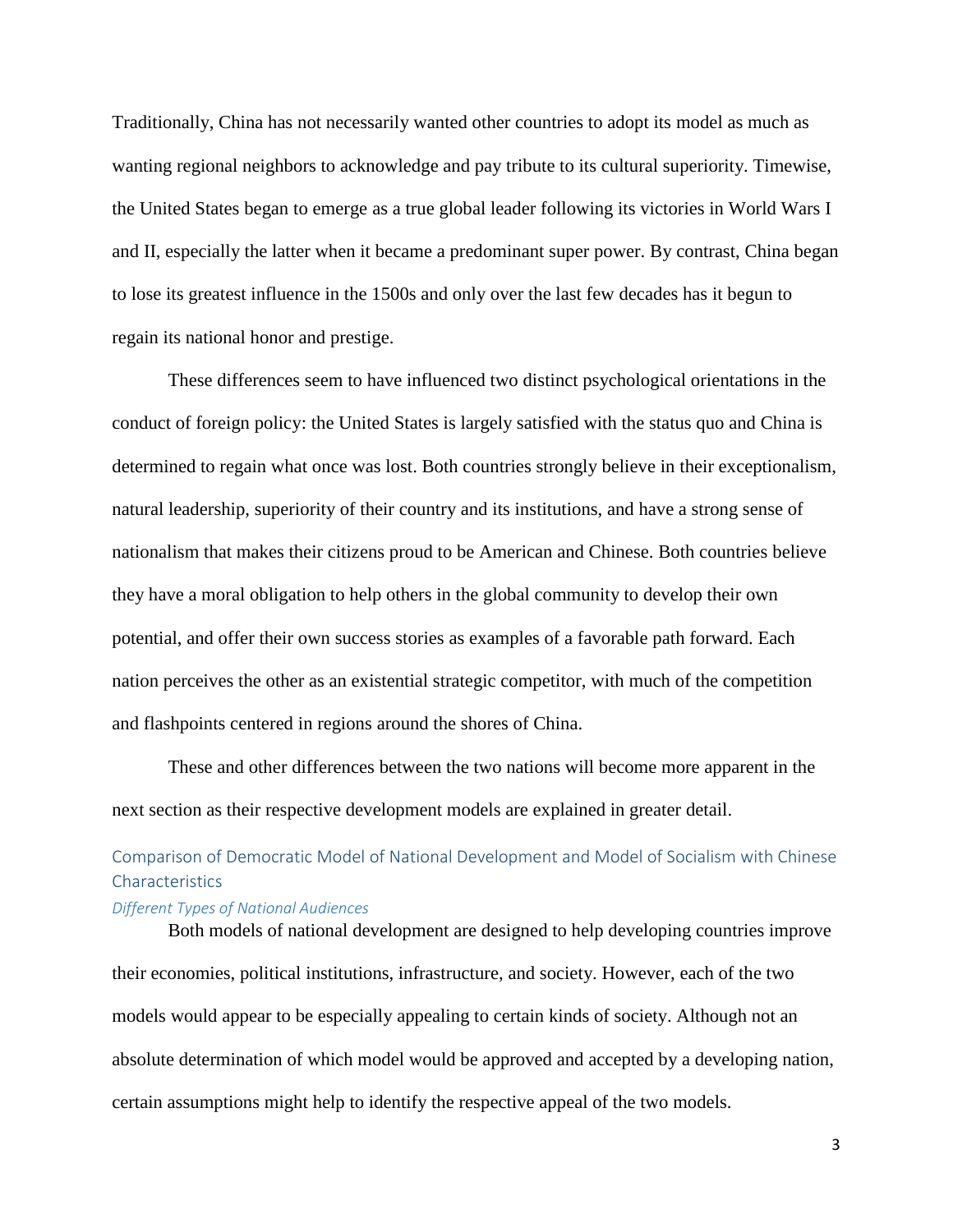From a political perspective, the democratic model would most likely appeal to those governments and societies believing in the fundamental rights of human beings to be respected as valued individuals. This respect usually translates into a wide range of policies, including protection of human rights, guarantees of certain personal freedoms, government that is not too intrusive into the private affairs of citizens, opportunities for individual self-development and self-improvement, encouragement of citizen involvement in public policy such as through voting, just and fair systems of law and order, and government of, by, and for the people.

The Chinese socialist model would likely appeal to those governments and societies preferring a top-down approach to governance and developmental planning. Such centralized decision making would generally have policies seeking to control society through measures which place restrictions on personal conduct, limit participation in public policy, monitor and restrict expressions of alternative opinions on public policy issues, implement strong law and order enforcement, emphasize social order rather than personal freedom, centralize planning on major projects, and maintain a single source of decision making within a ruling party or in the hands of an autocratic leader.

Overall, when considering development models from the perspective of appealing to certain audiences, the most distinguishing factor would be whether power is shared in a decentralized system of government or monopolized by a privileged elite in a centralized system of government. Each of these power-sharing alternatives has a major strength and major weakness. The democratic model has the strength of cooperative support from the people, as long as they can be convinced that it is in their best interests. The weakness of this model is that social divisions within a free society can make effective planning difficult at times. The socialist model has the strength of centralized planning with its potential efficiencies; it has the weakness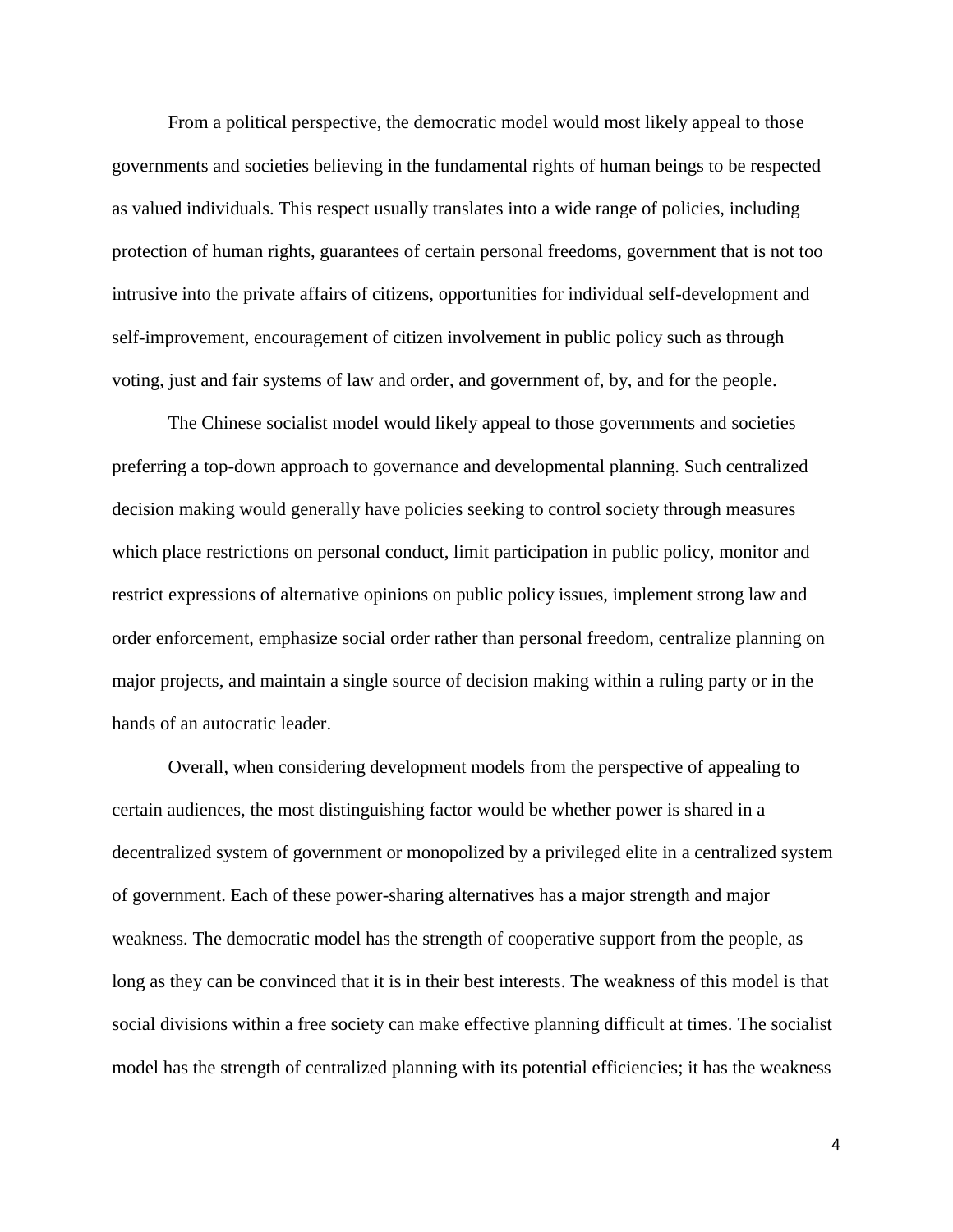of possible public opposition to the state plans if those plans seem weighted in favor of a privileged class and not sufficiently beneficial to society as a whole.

History has shown that neither democracy nor autocracy works in all countries at all times. Therefore, the determination of which model of development to use – the democratic model or the Chinese socialist model – ought to be based on various considerations. These considerations would include: the style, vision, and capabilities of the country's leadership; the cultural preferences of the people as reflected in their history and existing political system; the critical infrastructure on which the model must build; the amount of domestic and external resources required to implement the model; the predominant geographic features of the country, such as the nature of its climate, terrain, and access to land and sea trade routes; the amount and type of support the country is likely to receive from other developed countries and international organizations; and the regional political environment, such as whether the country is in an active warzone or exists in a peaceful neighborhood of nations.

#### *Desired End-State*

Also important in the selection of a development model is the end-state desired to be achieved by the developing country's government. The democratic vision of an end-state is often a country at peace with itself and the world; a content citizenry which supports the government, its leaders, and policies; overall satisfaction with the political-economic-social orientation of the country; and a well-established culture which encourages individual freedom and creative expression. The socialist end-state is often a country at peace within a strict law-and-order social environment; an efficiently run economic system that encourages entrepreneurial efforts with a strong sense of social responsibility; strict obedience to the laws of a mostly top-down, centralized form of government; and strong security forces in place to protect the interests of the nation and its leadership. Each of these end-states have their appeal in national development,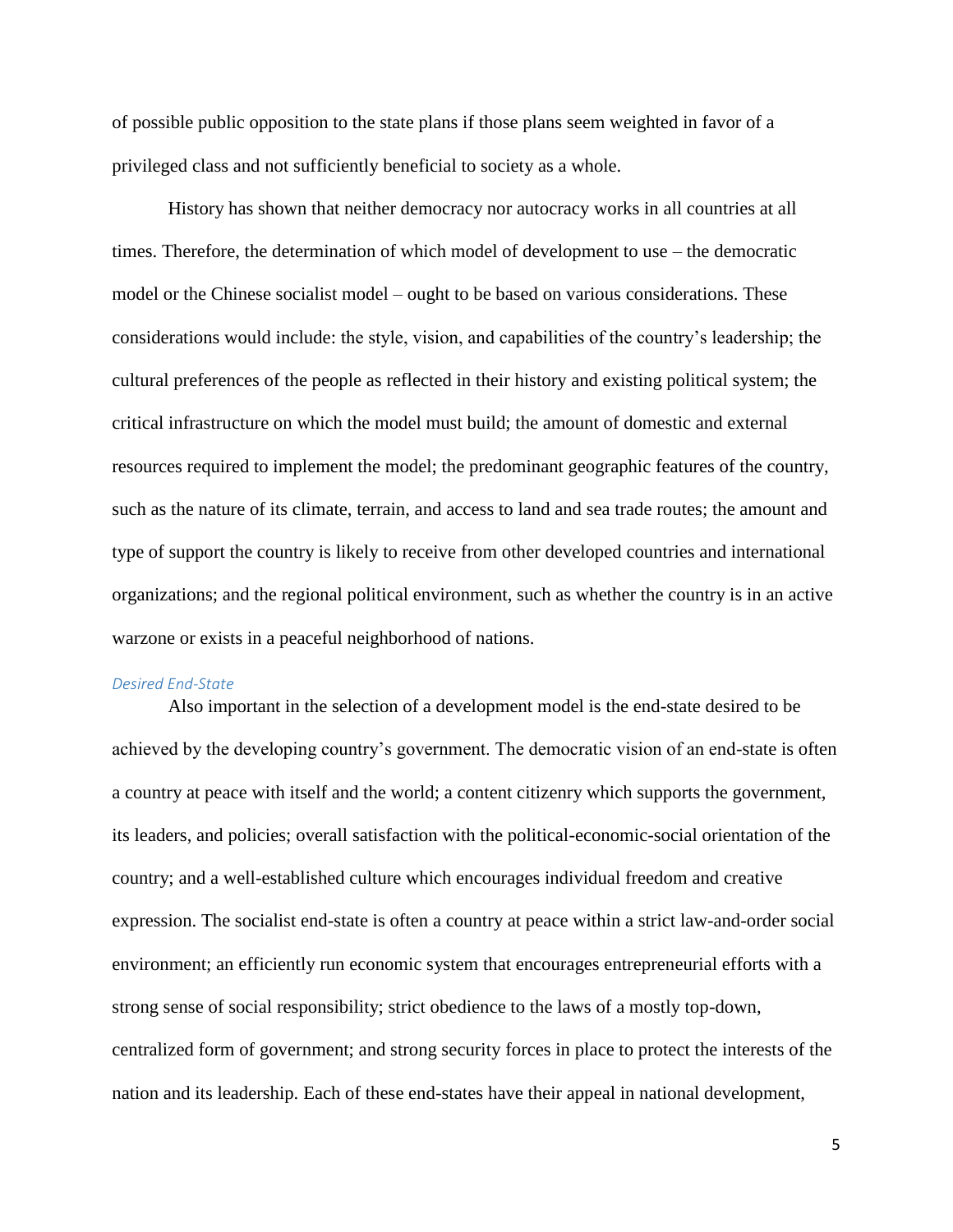with the democratic model moving toward greater individual freedom and a more relaxed social order, and the socialist model moving toward greater social discipline and higher efficiency within society as a whole.

#### *Spiritual Factors*

 $\overline{\phantom{a}}$ 

Spirituality is an important element of a nation's culture, as it often forms the basis of laws and moral standards. From a spiritual perspective, the democratic model allows greater freedom for the growth of the soul, whereas the socialist model aims towards a society perfected by human beings, with little thought given to the spiritual side of man.

One of the main differences between the degree of spirituality of the two models is that the democratic model explicitly acknowledges the importance of the individual (based on the existence of the soul and hence a Supreme Being), whereas the socialist model (based on the atheism of communism) stresses the importance of materialism and largely ignores the existence of the soul. There is a deep and respected spirituality among the American people, their government, and policy that is reflected in their development model, such as respecting the religious views of all nations. The Communist Party of China tries to control and repress the spirituality of its citizens and tends to view the religions of other countries as superstitions. The difference between the spirituality of the American democratic model and the atheism of the Chinese socialist model can influence how each of the models are viewed by other countries.<sup>1</sup>

<sup>&</sup>lt;sup>1</sup> The roles of religion and spirituality in national development are complicated and often controversial. The United Nations seeks to understand and use partnerships with faith-based organizations around the world to strengthen the social and cultural foundations of countries that are seeking to develop their national institutions as part of a holistic approach to nation-building. See, for example, The United Nations Interagency Task Force on Engaging Faith-Based Actors for Sustainable Development/UN Interagency Task Force on Religion and Development, *Annual Report 2019* (New York: United Nations, 2019),

[https://wedocs.unep.org/bitstream/handle/20.500.11822/32295/UNITFRD.pdf?sequence=1&isAllowed=y.](https://wedocs.unep.org/bitstream/handle/20.500.11822/32295/UNITFRD.pdf?sequence=1&isAllowed=y) The United States seeks to work with faith-based organizations, because their "networks, insights, and resources give them an often underutilized ability to help address global development challenges." See, USAID, "Center for Faith and Opportunity Initiatives," [https://www.usaid.gov/who-we-are/organization/independent-offices/cfoi.](https://www.usaid.gov/who-we-are/organization/independent-offices/cfoi) Of note in this regard is the widespread recognition that spirituality contributes significantly to a people's resiliency when faced with serious challenges.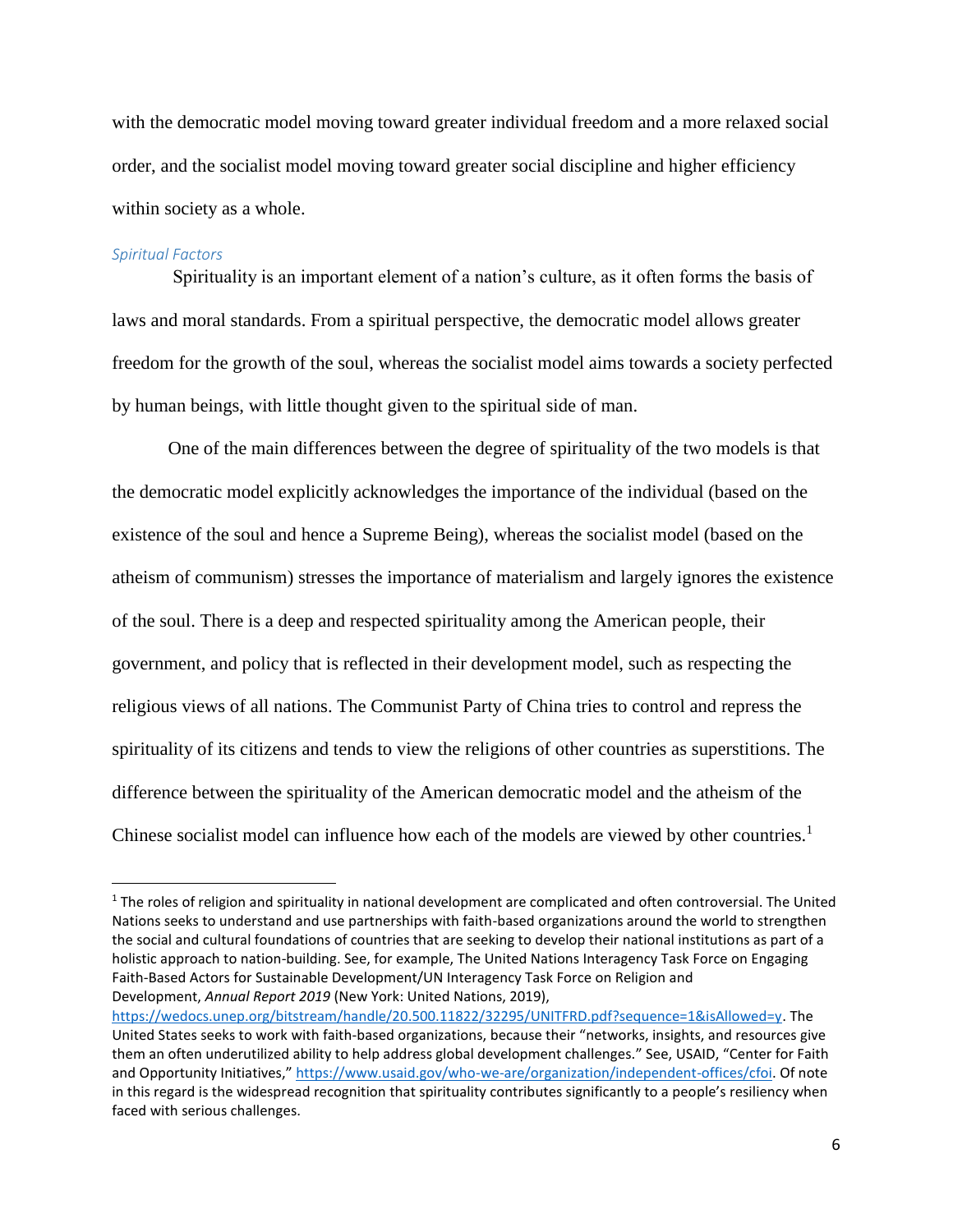The next section presents an overview of the two development models based on official government explanations.

### Official Description of Democratic Model of Development

 $\overline{a}$ 

In official documents of the United Nations and the United States, the major features of the democratic model for national development are identified.<sup>2</sup> The first list below discusses the benefits of democracy in national development as described by the UN; the second list looks more specifically at the American development model. Benefits of the democratic model from the point of view of the United Nations include:

- Each country is unique; however, over time democracy and development are mutually reinforcing.
- Democracy is essential to development, including key institutions and processes as well as fundamental concepts of citizens' voice, participation, and inclusion – thereby nurturing a democratic culture.
- Democratic attributes such as participation, inclusivity, responsiveness to citizen demands, and accountability, contribute directly and indirectly to development, especially when paired with policies and capacities such as safety and security, rule of law and access to justice, a professional public administration, and basic service delivery in areas such as education and health care.
- Economic stagnation, persistent inequalities, and deep poverty can undermine people's faith in formal democratic systems of government. Also, democracies do not always

<sup>&</sup>lt;sup>2</sup> The primary sources for this section are the United Nation's document produced by the International Institute for Democracy and Electoral Assistance, *Democracy and Development: The Role of the UN* (New York: United Nations, 2013), [http://ideadev.insomnation.com/sites/default/files/publications/democracy-and-development-the-role-of](http://ideadev.insomnation.com/sites/default/files/publications/democracy-and-development-the-role-of-the-united-nations.pdf)[the-united-nations.pdf](http://ideadev.insomnation.com/sites/default/files/publications/democracy-and-development-the-role-of-the-united-nations.pdf); U.S. National Archives, America's Founding Documents, "The Bill of Rights: What Does It Say," [https://www.archives.gov/founding-docs/bill-of-rights/what-does-it-say;](https://www.archives.gov/founding-docs/bill-of-rights/what-does-it-say) and the website of the United States Agency for International Development, [https://www.usaid.gov/.](https://www.usaid.gov/)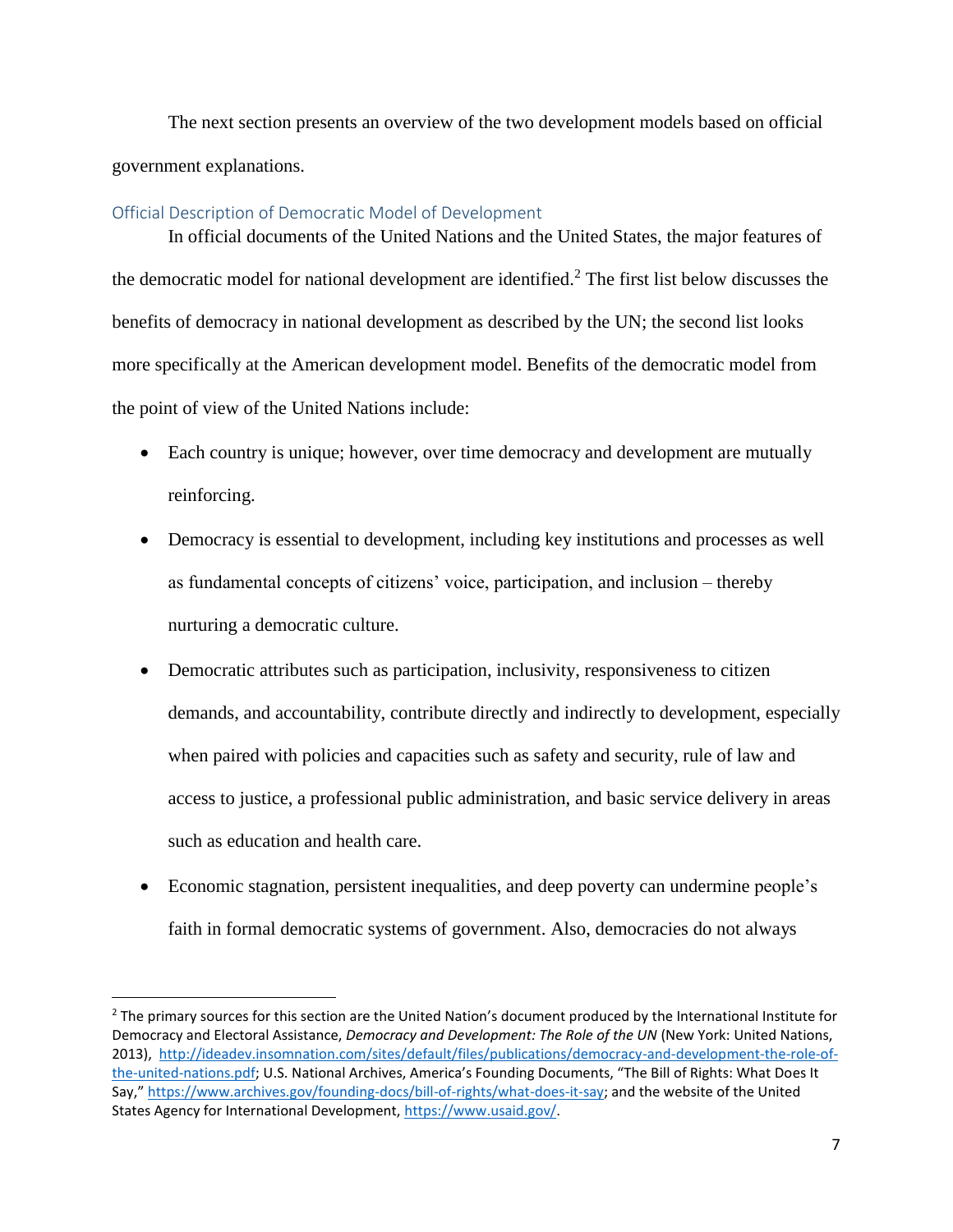deliver development at the level and pace expected by citizens. Furthermore, essential democratic processes such as the organizing and holding of regular, competitive elections, on their own, often are not enough to improve the lives of the poor.

- Individual democratic governments do not always deliver in accordance with people's needs and expectations. However, the democracy's role in guaranteeing citizens' voice to express and demand those needs as well as citizens' rights to remove those who do not govern in accordance with those expectations is indispensable for accountability and for the sustainability of development over time.
- Key to ensuring better development outcomes, which democracy can provide, is an enabling environment in which even the poorest and most marginalized can have a voice and help to shape the development agenda. While the democratic model is not the only variable to consider, development is less likely to succeed over the long-term unless it is based on an inclusive, democratic political consensus.
- Democracy and development objectives need to be developed simultaneously. Key to this is ensuring that national development plans and economic reforms are broadly inclusive and participatory, that institutions of the state are made more accountable, and that electoral processes and constitution making processes are designed in such a way as to be broadly inclusive. Accountability and transparency, grounded in checks and balances on executive power, are critical challenges.
- Demonstrations of how democratic principles and practices such as respect for human rights, rule of law, accountability, credible and transparent electoral processes, political pluralism, and civil society engagement can directly and indirectly contribute to gains in development.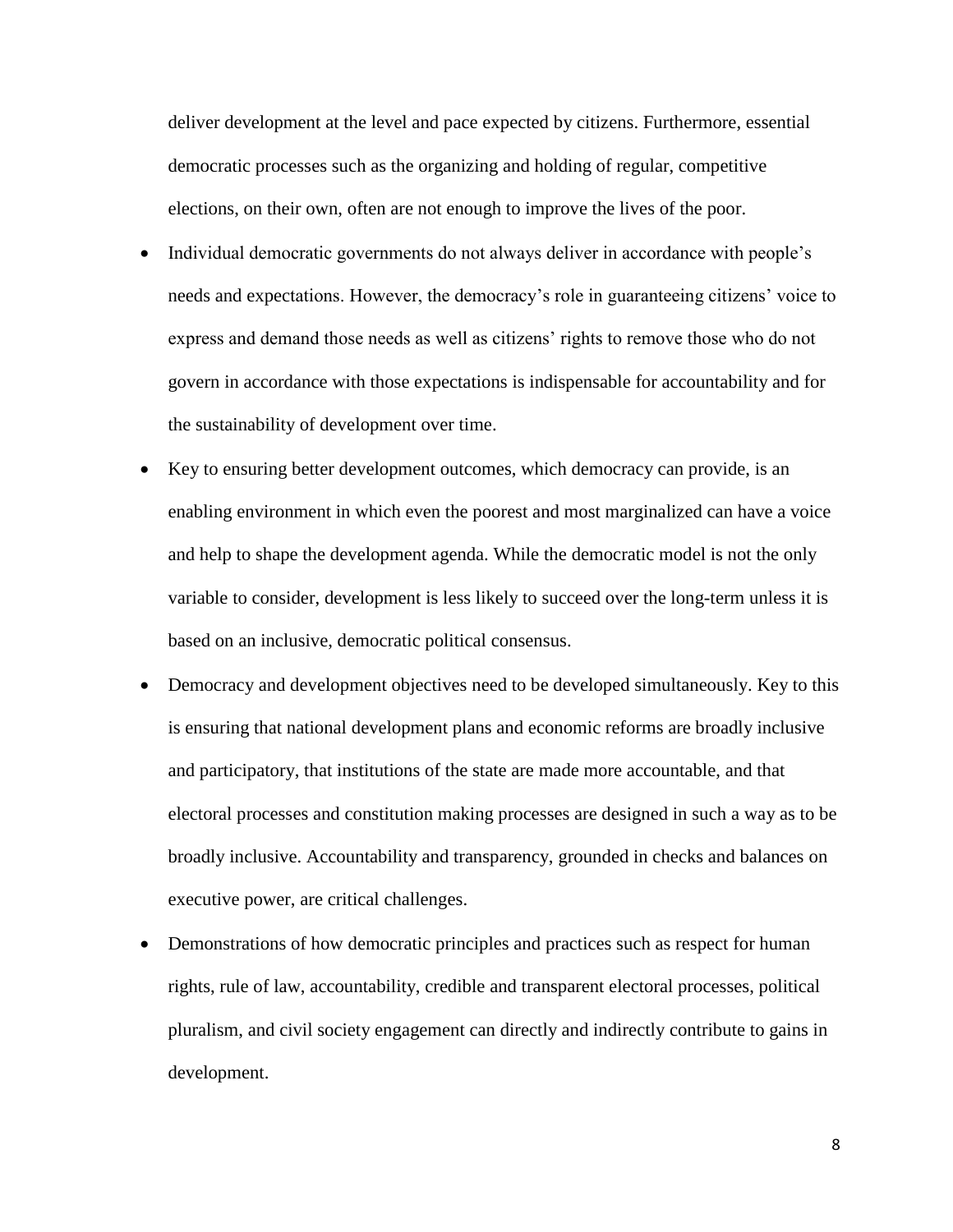From the UN perspective, democracy and development work best when implemented in harmony and coordination with each other. Democracy helps ensure that all citizens of a country become stakeholders in public policy and in democratic institutions. Development helps to lift the country out of its doldrums and free its people to enjoy the best life possible. A country that is both democratic and developed is a country most likely to realize its full potential as a society and as a contributing member of the global community.

From the perspective of the United States, American-style democracy can contribute greatly to national development. At its core, democracy gives the general public a stake in the success of their country both in its internal affairs and foreign policy. In terms of the institutions and values embedded in the roots of the democratic model as seen in the American tradition, the following are most noteworthy:

- The American governance model is characterized by separation between the branches of government, a robust system of checks and balances on power, divided sovereignties, and leaders and representatives chosen by citizens in scheduled, fair and free elections.
- The American model includes a constitutionally defined purpose to form a more perfect union, establish justice, ensure domestic tranquility, provide for the common defense, promote the general welfare, and secure the blessings of liberty.
- The American Constitution guarantees certain basic individual rights, including freedom to express ideas through speech and the press, to assemble or gather with a group to protest or for other reasons, to ask the government to fix problems, the right to religious beliefs and practices, prevention of the government from creating or favoring a religion, the right to keep and bear arms, the prevention of government from forcing people to let the military use their homes, the prevention of government from unreasonable search and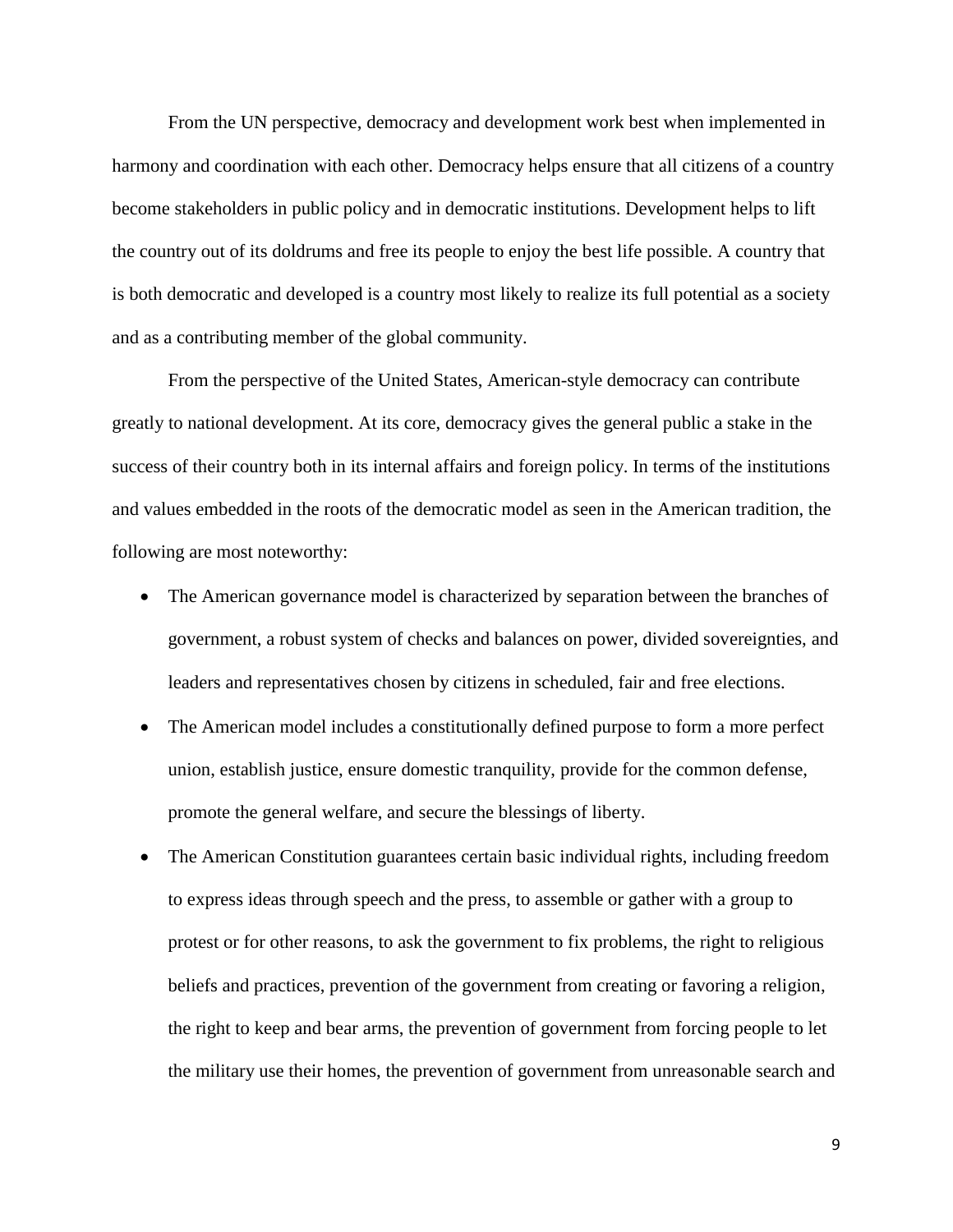seizure of an individual or their private property, protections for people accused of crimes, and stating that the central government only has those powers delegated to it in the Constitution.

The United States has a long tradition of assisting developing countries in areas such as agriculture, health, education, infrastructure, economic institutions, and governance. Foreign assistance of this kind is separate from military assistance. Non-military foreign assistance is usually managed through the United States Agency for International Development (USAID). The mission areas of USAID illustrate the broad and diverse means by which the American development model promotes and demonstrates democratic values abroad, and seeks to advance a free, peaceful, and prosperous world in general.

USAID leads the U.S. Government's international development and disaster assistance through partnerships and investments intended to save lives, reduce poverty, strengthen democratic governance, and help people emerge from humanitarian crises and progress beyond assistance. Its overarching objective is to support partners to become self-reliant and capable of leading their own development by reducing conflict, preventing the spread of pandemic disease, and counteracting the drivers of violence, instability, transnational crime, and other security threats. USAID promotes American prosperity through investments that expand markets for U.S. exports; create a level playing field for U.S. businesses; and support more stable, resilient, and democratic societies. USAID also is a world leader in humanitarian assistance. Major programs within USAID include agriculture and food security; democracy, human rights and governance; economic growth and trade; education; environment and global climate change; gender equality and women's empowerment; global health; humanitarian assistance; water and sanitation;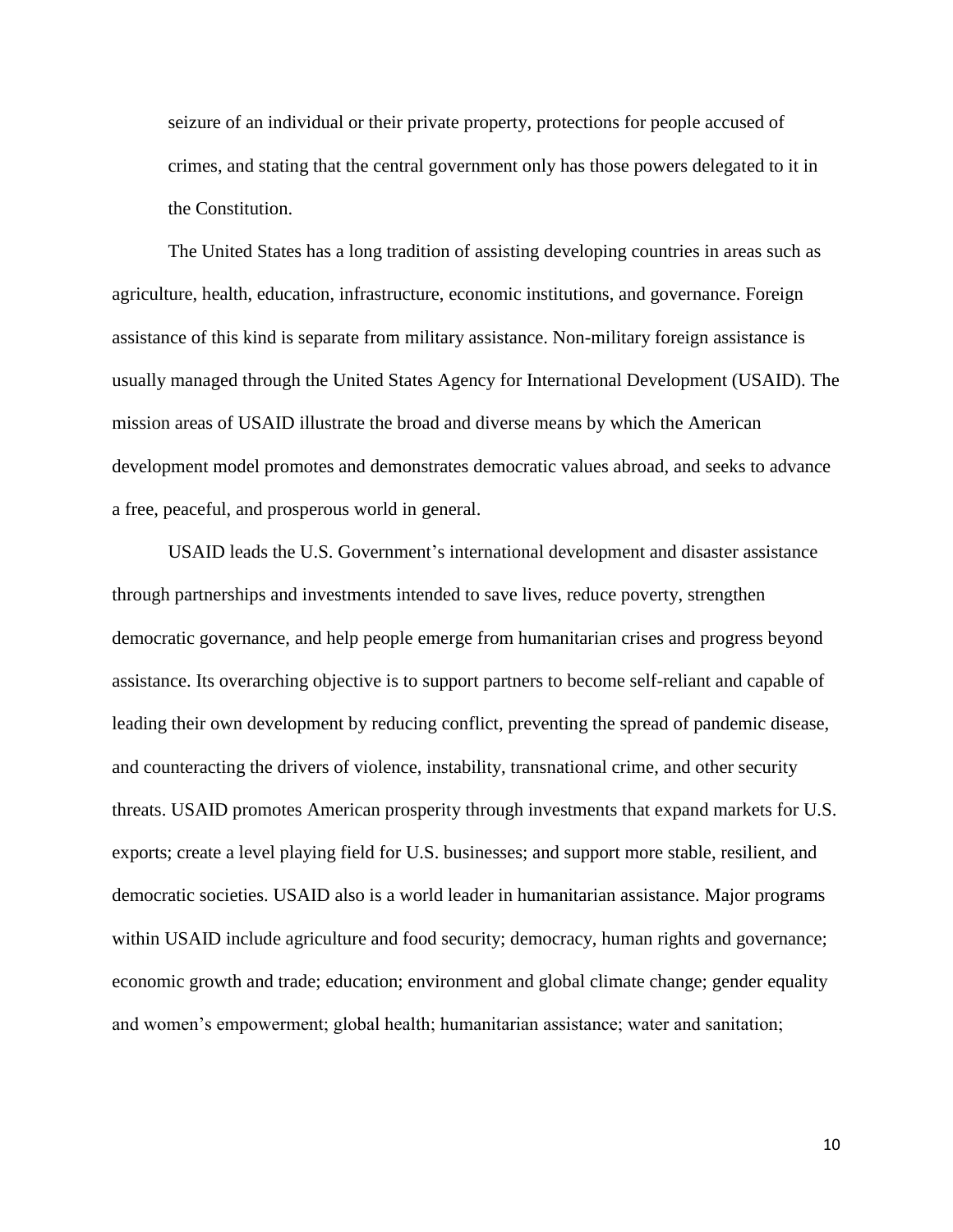working in crises and conflict; and a developmental lab to explore and promote innovative solutions to global and country-specific development issues.

Both the UN approach to democratic models of national development and that of the United States illustrate the strength and depth of the Western approach to integrating the economic, political, social, and cultural aspects of nation-building. The People's Republic of China's approach to national development is different in many respects, but it, too, has great strengths and appeals to many developing countries, especially in Asia and Africa. The next section examines PRC President Xi Jinping's "Thought on Socialism with Chinese Characteristics for a New Era" and his "Belt and Road Initiatives" for insights into China's national develop model.

# Official Description of Socialism with Chinese Characteristic Model of Development

PRC President Xi Jinping's "Thought on Socialism with Chinese Characteristics for a New Era" was written into the Constitution of the Communist Party of China (CPC) in October 2017. Based on this document, some of the major features of the Chinese socialist model for development are:<sup>3</sup>

- CPC leadership is the defining feature of socialism with Chinese characteristics; the Party is the highest force for political leadership.
- Key principles are: upholding core socialist values, ensuring and improving living standards through development, ensuring harmony between humans and nature, pursuing

 $\overline{\phantom{a}}$ 

<sup>&</sup>lt;sup>3</sup> Sources used include: "Backgrounder: Xi Jinping Thought on Socialism with Chinese Characteristics for a New Era," *Xinhua*, March 17, 2018[, http://www.xinhuanet.com/english/2018-03/17/c\\_137046261.htm;](http://www.xinhuanet.com/english/2018-03/17/c_137046261.htm) Can Liu, "Examining the shared development of socialist political economics with Chinese characteristics," *China Political Economy*, Vol. 2, No. 1 (July 24, 2019), pp. 28-39, [https://www.emerald.com/insight/content/doi/10.1108/CPE-04-](https://www.emerald.com/insight/content/doi/10.1108/CPE-04-2019-0008/full/html) [2019-0008/full/html;](https://www.emerald.com/insight/content/doi/10.1108/CPE-04-2019-0008/full/html) and H.E. Wang Yi, "Study and Implement Xi Jinping Thought on Diplomacy Conscientiously and Break New Ground in Major-Country Diplomacy with Chinese Characteristics," speech delivered at the inauguration ceremony of the Xi Jinping Thought on Diplomacy Studies Centre at Beijing, China, July 20, 2020, [https://www.fmprc.gov.cn/mfa\\_eng/zxxx\\_662805/t1799305.shtml.](https://www.fmprc.gov.cn/mfa_eng/zxxx_662805/t1799305.shtml)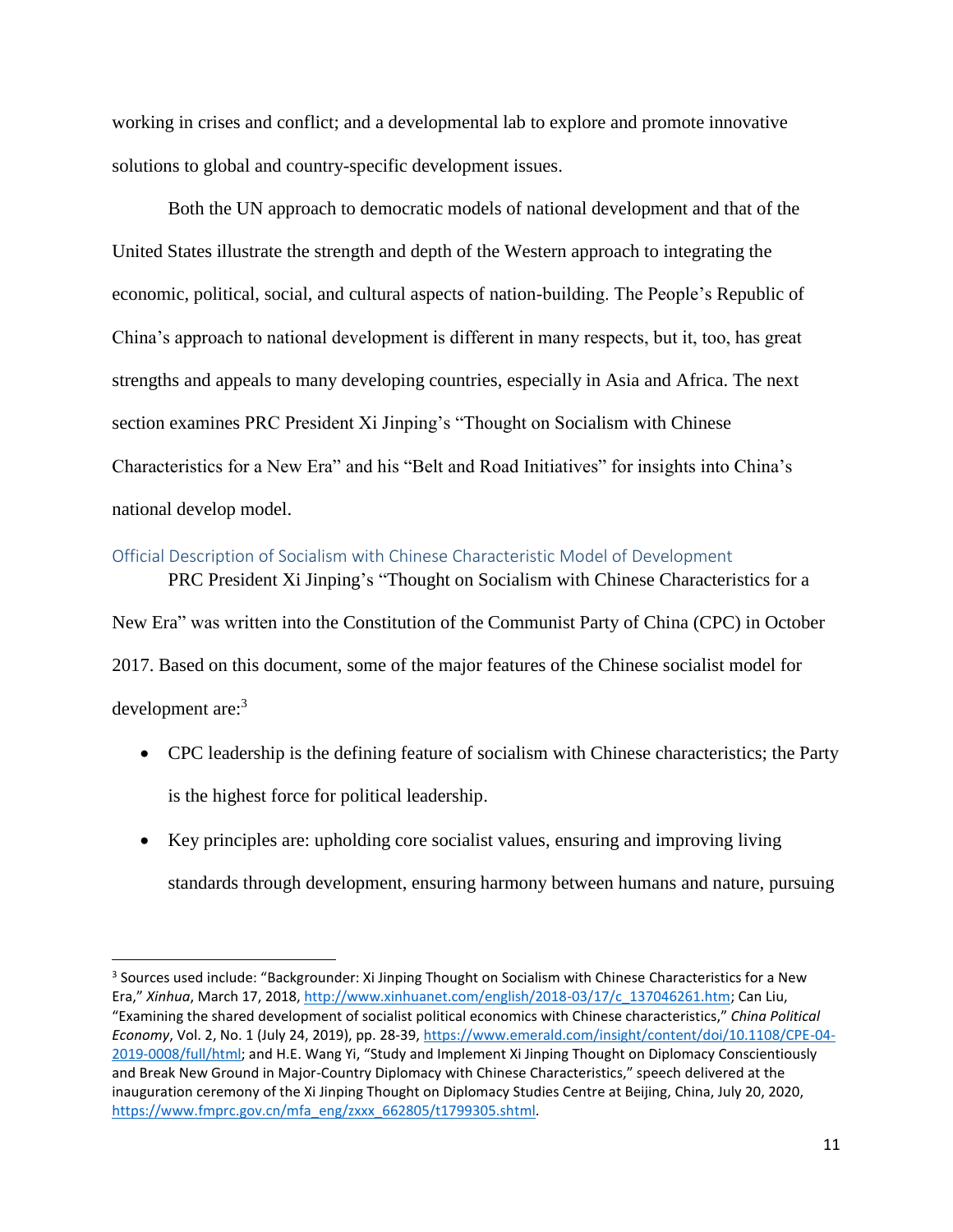a holistic approach to national security, and promoting the building of a community with a shared future for humanity.

- The overarching goal of developing socialism with Chinese characteristics is to realize socialist modernization and national rejuvenation. It stresses a people-centered philosophy of development, with well-rounded human development and common prosperity for everyone. Diplomacy with Chinese characteristics aims to foster a new type of international relations and build a community with a shared future for mankind.
- The ultimate objective of the socialism with Chinese characteristics development strategy is to promote all-round development of people to gradually realize prosperity for all. Socialism with Chinese characteristics is a process of constantly pursuing equity and justice and achieving common prosperity.
- The strategy is based on the concept of shared development, whereby everyone participates, everyone contributes, and everyone enjoys. The focus is on building a longterm mechanism for development shared by all. Shared development ensures development for the people, by the people, and shared by all to ensure equity and justice in the field of income distribution and steadily improving common prosperity.
- To achieve a higher and sustainable economic growth rate, a country must raise the opportunities for poor people to participate in the economic growth process to empower and enable them to become drivers of economic growth.

The Chinese economic development model has been applied to China's international relations through "Xi Jinping Thought on Socialist Diplomacy with Chinese Characteristics for a New Era" (Xi Jinping Thought on Diplomacy, or Xi Jinping Thought). Some of its main features are: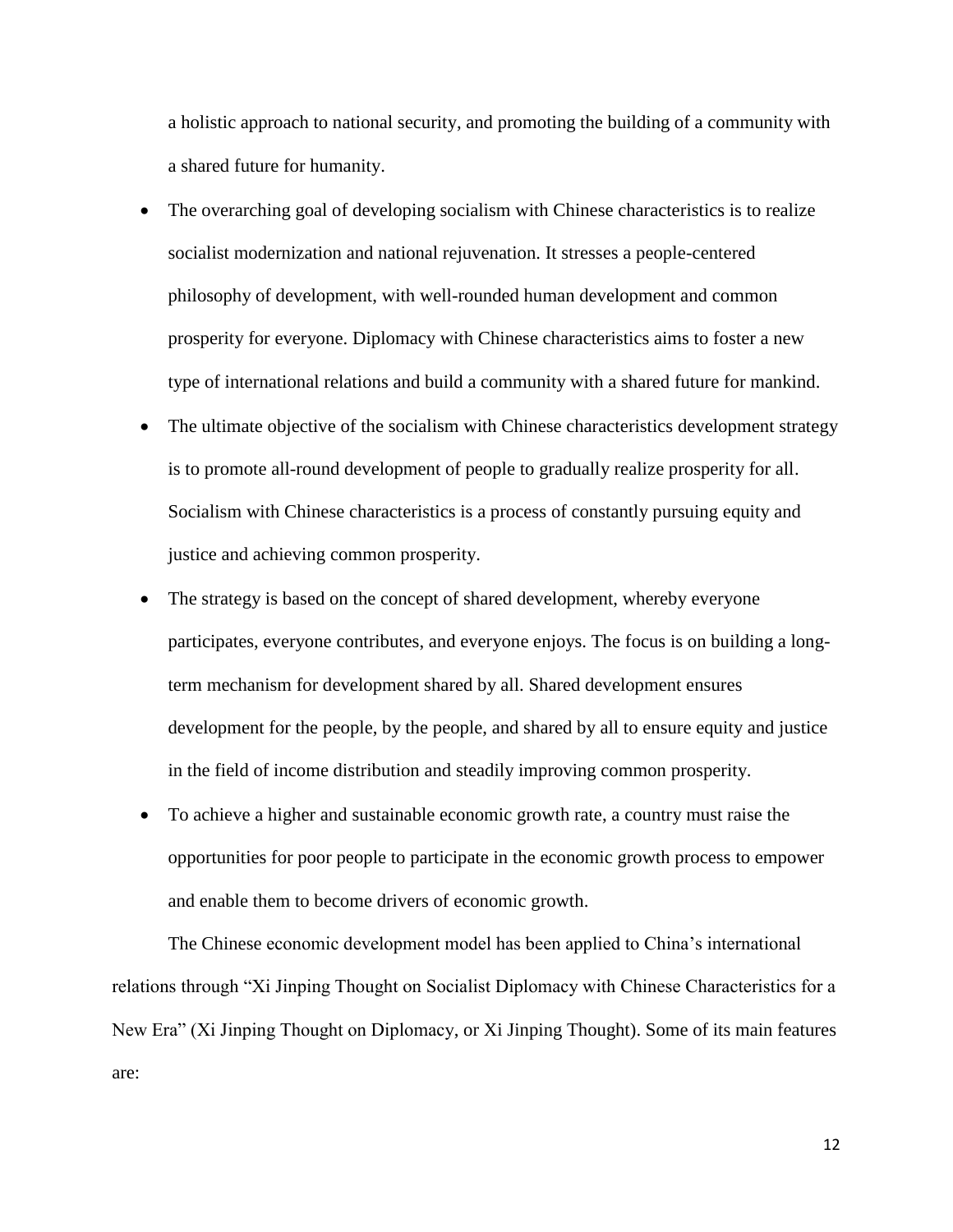- A focus on actively building a global network of partnerships, with special emphasis on advancing Belt and Road cooperation to build the world's biggest platform for international cooperation, shared benefits, and promotion of mutual benefit and common development.<sup>4</sup> China is seeking to lead the reform of the global governance system, making globalization more inclusive and beneficial for all and the international order fairer and more equitable.
- China's diplomatic work is an integral part of socialism with Chinese characteristics. Xi Jinping Thought on Diplomacy applies the Marxist viewpoint and method in a scientific manner, and seeks to combine theory with practice.
- Xi Jinping Thought embodies a transformation and development of traditional Chinese values by drawing extensively from the Chinese culture and enriching it with a new spirit of the times and a commitment to human progress. China's proposal of building a community with a shared future for mankind reflects a long-cherished Chinese vision of promoting common good and universal peace. In developing China's neighborhood diplomacy, traditional values of good neighborliness, benevolence, empathy, and nonaggression have been incorporated.
- Xi Jinping Thought aims to create a new concept of community with a shared future for mankind, a new type of international relations, and reform of the global governance system, with a focus on the neighboring region and Africa. China's diplomacy pursues its traditional policies of opposing colonialism, hegemonism, and power politics, lays out

l

<sup>4</sup> The Belt and Road (Silk Road Economic Belt and the 21st Century Maritime Silk Road) initiatives are a major component of China's development strategy and will be discussed later in this section.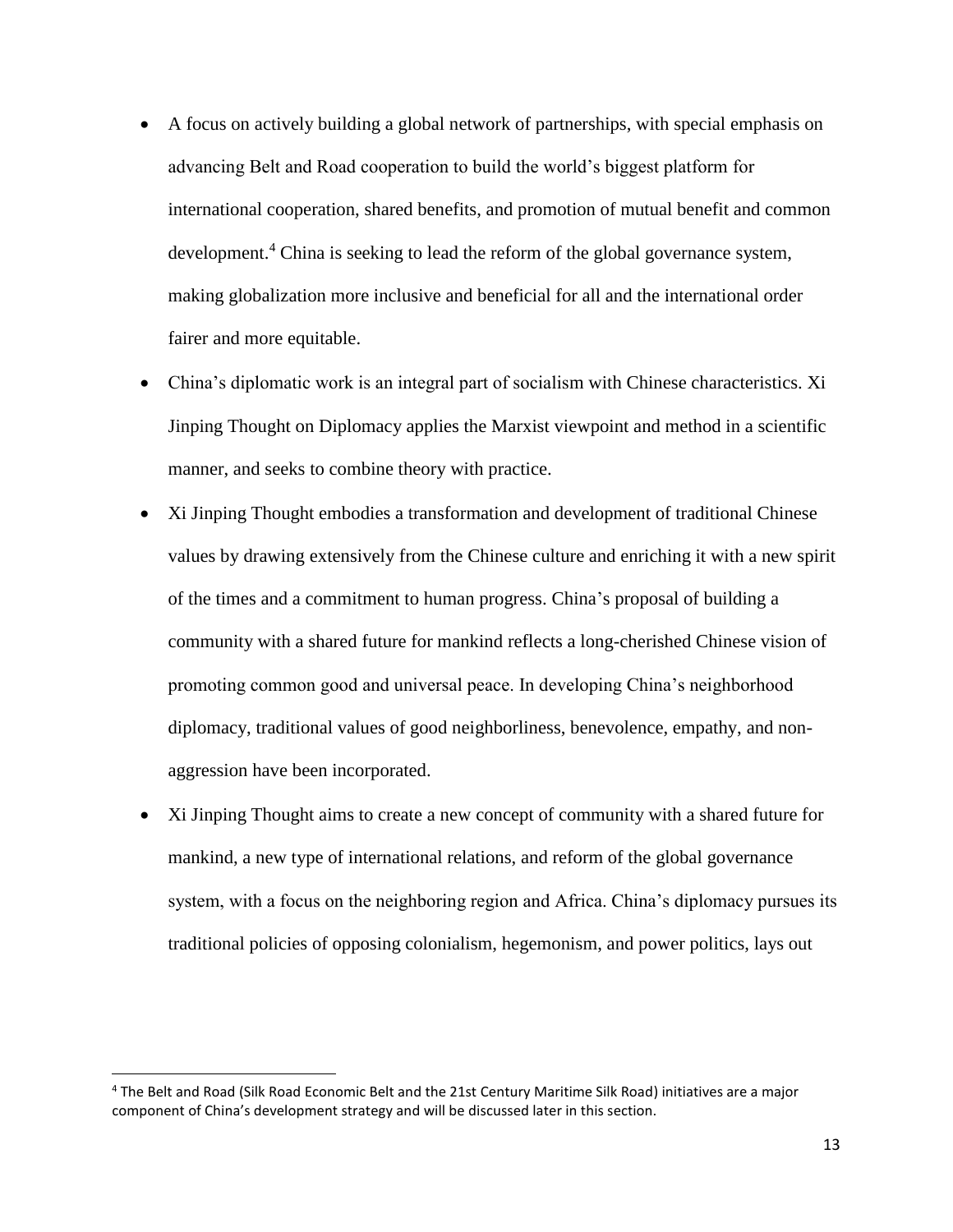red lines on major issues involving sovereignty and territorial integrity, and safeguards China's legitimate rights, core interests, and national dignity.

- Xi Jinping Thought aligns the interests of the Chinese people with the common, fundamental interests of people across the world. It envisions a community with a shared future for mankind, and an open, inclusive, clean and beautiful world with lasting peace, universal security, and common prosperity. It also calls for a new type of international relations featuring mutual respect, fairness, justice, and win-win cooperation. It rises above national and regional parochialism, transcends the traditional realist theory of international relations, and focuses on the progress of humanity.
- Chinese statesmen must be heavily committed to follow the authority and centralized, unified leadership of the CPC Central Committee with General Secretary Xi Jinping at its core. Chinese statesmen are communists and are dedicated to the principles of communism.

China's Silk Road Economic Belt and the 21st Century Maritime Silk Road initiatives (Belt and Road Initiatives, or BRI) are prime examples of the PRC's approach to national development, especially in neighboring Asian countries and in Africa.<sup>5</sup> Because of its large size and complexity, the BRI offers considerable insight into the strengths and weaknesses of China's foreign developmental policies.

 $\overline{\phantom{a}}$ 

<sup>5</sup> References here include: NATO Parliamentary Assembly, Economics and Security Committee, "China's Belt and Road Initiative: A Strategic and Economic Assessment," Christian Tybring-Gjedde (Rapporteur), March 19, 2020, [https://www.nato-pa.int/download-file?filename=sites/default/files/2020-06/033%20ESC%2020%20E%20-](https://www.nato-pa.int/download-file?filename=sites/default/files/2020-06/033%20ESC%2020%20E%20-%20ASSESSMENT%20CHINA%20BRI.pdf) [%20ASSESSMENT%20CHINA%20BRI.pdf](https://www.nato-pa.int/download-file?filename=sites/default/files/2020-06/033%20ESC%2020%20E%20-%20ASSESSMENT%20CHINA%20BRI.pdf); Council on Foreign Relations, "China's Massive Belt and Road Initiative," January 28, 2020[, https://www.cfr.org/backgrounder/chinas-massive-belt-and-road-initiative;](https://www.cfr.org/backgrounder/chinas-massive-belt-and-road-initiative) and the State Council of the People's Republic of China website, "The Belt and Road Initiative," [http://english.www.gov.cn/beltAndRoad/.](http://english.www.gov.cn/beltAndRoad/)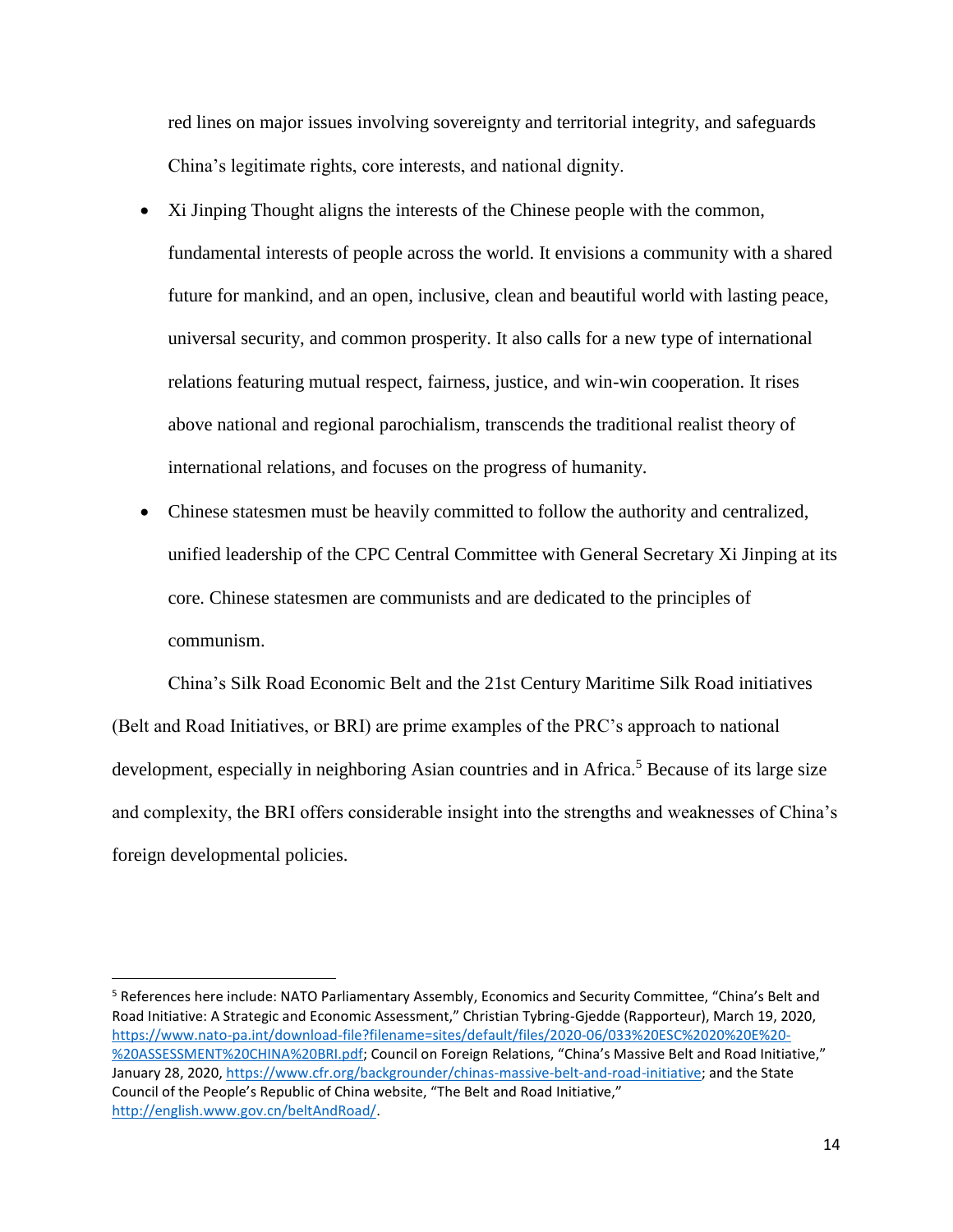President Xi Jinping initiated the BRI in 2013 as one of the most ambitious infrastructure projects ever conceived. It is comprised of a vast collection of development and investment initiatives stretching from East Asia to Europe. There are three inter-linked initiatives: the Silk Road Economic Belt, the Maritime Silk Road, and more recently the Digital Silk Road. The former two consist of six economic corridors through which China aspires to connect to East Asia, Central Asia, the Middle East, Eastern Africa, and Europe. China has funded about one trillion dollars into BRI through a combination of low interest loans, investments, and infrastructure grants. The BRI is comprised of a large network of railways, energy pipelines, highways, and streamlined border crossings, along with plans for creating 50 special economic zones and port development projects. More than sixty countries – accounting for two-thirds of the world's population – have signed on to projects or indicated an interest in doing so.

China has both geopolitical and economic motivations behind the initiative. Geopolitically, the BRI is an important part of President Xi's vision of a more assertive China, enabling it to break out from the perceived U.S. strategy of containment while greatly expanding China's regional and global influence. Economically, the BRI opens vast new markets and trading opportunities for China, frees China from the Western-dominated global economic system, and secures energy and other critical resources from easy disruption by the West of China's supply chains.

Because of the scope of the initiative and the huge sums of financial resources China is willing to contribute to its success, there have been both enthusiasm to join the BRI and criticism of its implementation and motives. On the positive side, many developing nations have turned to the BRI as a way to jump-start or expand their economies through inexpensive loans, technical assistance, and the few-strings-attached Chinese approach to aiding these countries. More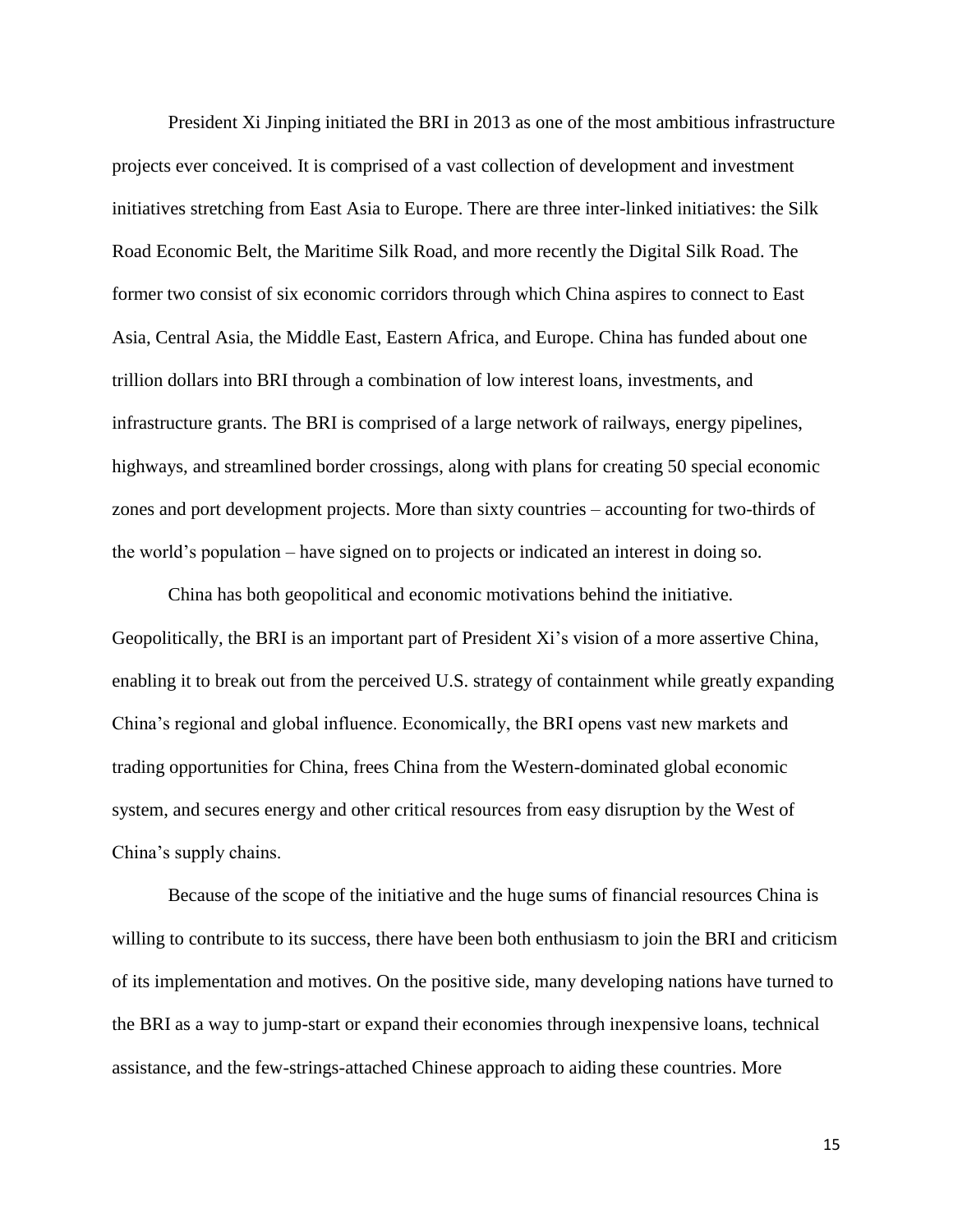developed countries have seen significant opportunities to expand their trade with China and other participating members of the BRI.<sup>6</sup> On the negative side, there have been concerns raised about risks from the erosion of national sovereignty, lack of transparency, unsustainable financial burdens, disengagement from local economic needs, geopolitical risks, negative environmental impact, and significant potential for corruption. China has attempted to address many of these concerns, but the size of the projects and the large number of participating countries and companies involved in building out the infrastructure of these projects have made management of the BRI exceptionally challenging.

## Sample Argument Promoting the Democratic Model over the Chinese Socialist Model

This section presents a sample argument that an American statesman might use in promoting the U.S. model of national development over that of the Chinese model. The argument, whether presented to an audience or through a publication, might be as follows: [*Begin presentation*]

While each nation is unique in its circumstances and needs, there are certain advantages in adopting the democratic model of national development, particularly in those situations where the nation's decision makers and citizens wish to select a model based on a public-private partnership and consensus on the direction in which they wish their country to go. In general, the democratic model fits well with cultures which highly value the contributions individual citizens

 $\overline{\phantom{a}}$ 

<sup>6</sup> Although not necessarily part of the BRI framework, it is significant that in November 2020 China, along with South Korea, Japan, Australia, New Zealand, and the 10 members of the Association of Southeast Asian Nations (Vietnam, Cambodia, Indonesia, Laos, Malaysia, Myanmar, the Philippines, Singapore, Thailand, and Brunei) signed the Regional Comprehensive Economic Partnership (RCEP), the world's largest trade agreement accounting for about 30% of the global economy. See, Amy Mackinnon, "The World's Largest Trade Agreement Doesn't Include the United States," *Foreign Policy*, November 16, 2020[, https://foreignpolicy.com/2020/11/16/largest-trade](https://foreignpolicy.com/2020/11/16/largest-trade-agreement-rcep-asia-pacific-united-states-china/)[agreement-rcep-asia-pacific-united-states-china/.](https://foreignpolicy.com/2020/11/16/largest-trade-agreement-rcep-asia-pacific-united-states-china/) Some journalists describe the BRI and RCEP as being "complementary in design." See Ji Xianba, "RCEP & BRI are Essentially Complementary in Design," *Belt & Road News*, November 18, 2020. (to see the article, Google the title; the hyperlink is too long to record here)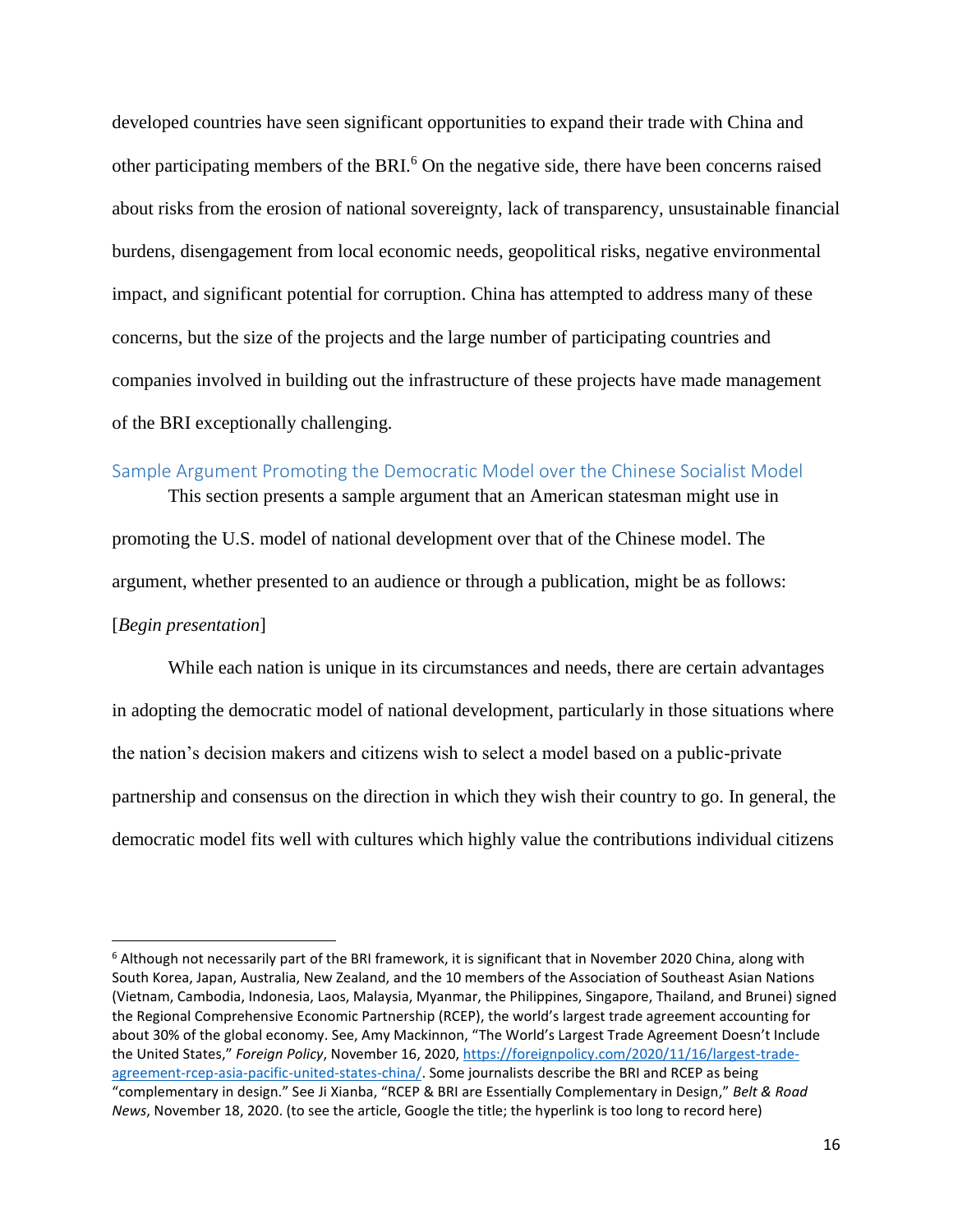can make to society and also hold in high esteem their society's unique cultural and religious traditions.

The democratic model of national development seeks to strengthen the independence and freedom of individual countries so they can fully play their role in regional and global affairs, while also bringing peace, prosperity, and happiness to their citizens. To achieve this goal, the economic and other assistance offered through the democratic model is carefully calibrated in consultation with the recipient partners to achieve self-sufficiency as soon as possible. Training and education are highly important in this process, because building a modern infrastructure for national development requires a skilled workforce and trained managers to run the new systems effectively and efficiently for the benefit of society.

There is a wide scope of possible assistance available through the democratic development model, as illustrated by the many programs offered partner nations by the U.S. Agency for International Development, or USAID. Areas of assistance offered by USAID and its contributing partners include:

- Agriculture and food security
- Democracy, human rights, and governance
- Economic growth and trade
- Education
- Environment and global climate change
- Gender equality and women's empowerment
- Global health
- Humanitarian assistance
- Water and sanitation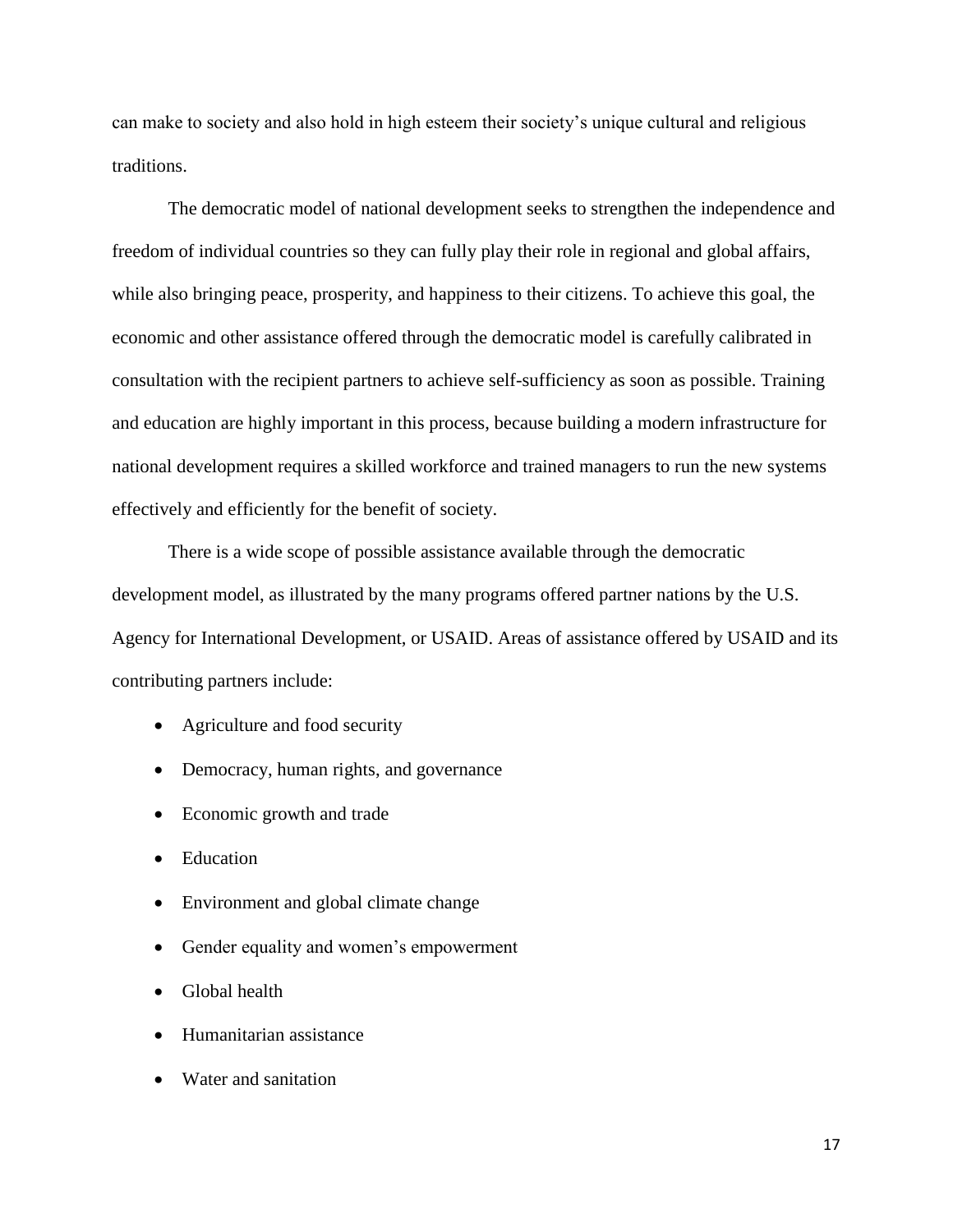- Working in crises and conflict
- Transformational programs utilizing new technologies, and
- Developmental labs to discover new and improved ways to address development issues

All of these programs are well-established with proven track records. They can be packaged in various combinations to ensure that the precise needs of the recipients are addressed. The democratic model also allows for more than one country to be involved in the various projects, so that they can be regional or global in scope, enabling both sponsoring nations and recipient nations to benefit from expanding international partnerships.

We should also note that there are alternative development models available. One of the best known is the national development model offered by China, referred to as socialism with Chinese characteristics. This approach has certain advantages for some countries. For example, it may offer a more direct and sometimes faster investment in major economic infrastructure projects. China also offers considerable financial and human resource assistance to countries which may wish to participate in President Xi Jinping's Belt and Road Initiative. The BRI promises to expand trade among its various members, so that their economies can grow substantially within a relatively short period of time.

While the Chinese model may fit the development needs of certain countries, the model does have weaknesses. One of these is that it tends to lock the recipient nation into a socialist or top-down system of economics and governance, which may run counter to the culture of the country. As is well known, socialism with its Marxist roots works to centralize decision making power into the hands of a governing elite and largely excludes the public in policy deliberations.

Because of these and other weaknesses in the Chinese model of economic development, many countries may find that they prefer the democratic model which – although somewhat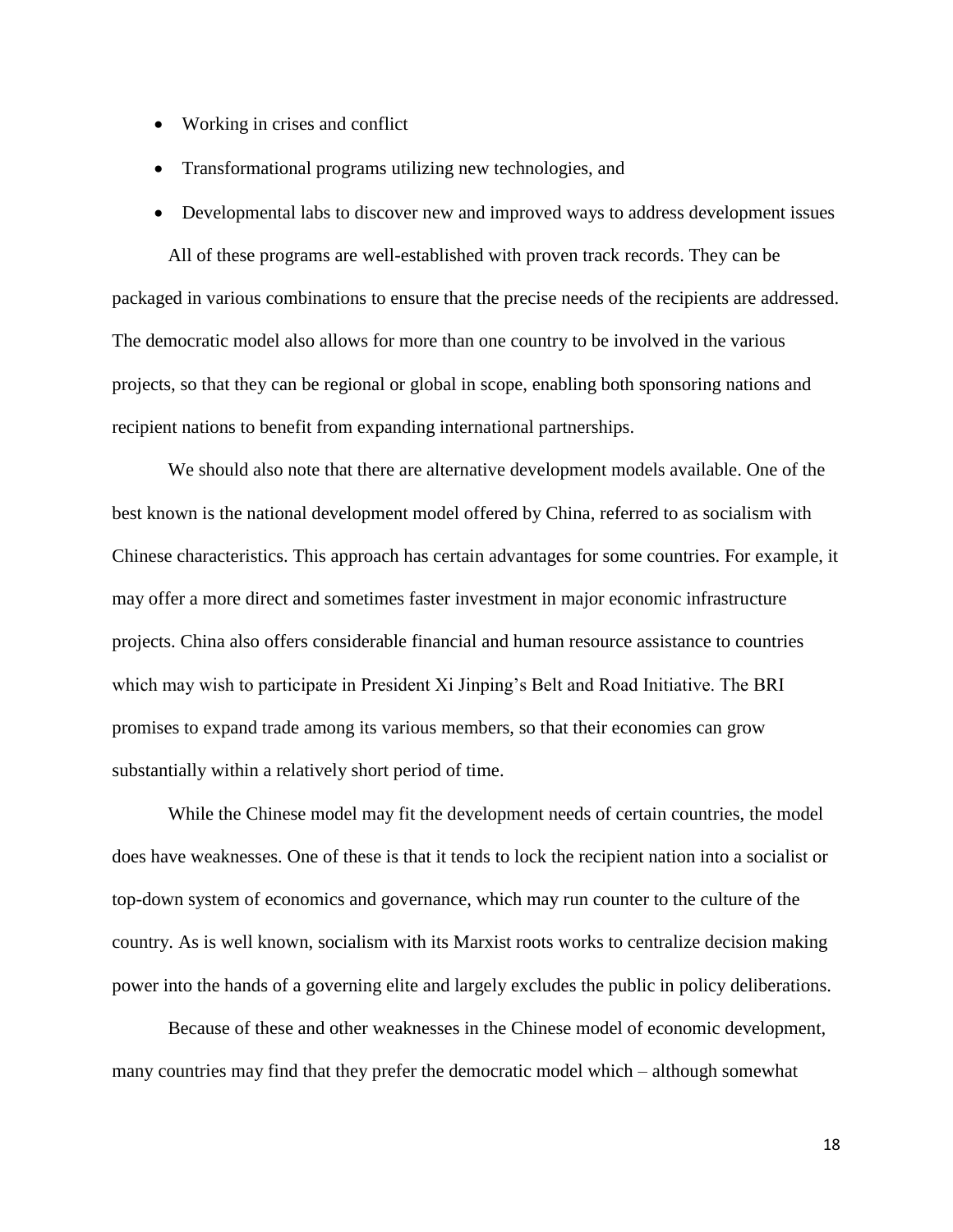slower and more deliberate in some cases – strives to involve a whole-of-society approach and thereby strengthens overall national cohesion and sense of unity in the country's modernization efforts. Over the longer term, these advantages usually outweigh the more immediate benefits of the Chinese model.

The United States encourages all nations seeking development assistance to carefully evaluate and compare the alternative approaches available to them to achieve their goals. For more information on the benefits of the democratic development model, please feel free to contact your local American embassy or the Washington, DC headquarters of USAID.

Thank you.

#### [*End presentation*]

## **Conclusion**

As can be seen from the above comparison, the development model of socialism with Chinese characteristics is very competitive with the development model of Western, and especially American, democracy. This ought to be of great concern to Western nations, as it signifies that the People's Republic of China is rapidly expanding its influence in ever-increasing areas of the world. The fact that China is becoming stronger and more influential is not surprising nor especially worrisome. What is troubling, however, is that the communist and socialist ideology of the PRC is making significant inroads into countries and regions previously believed to be evolving towards greater democracy. In other words, the success of China is breathing new life into the communist/socialist model of governance, after it appeared to have lost its appeal following the collapse of the Soviet Union in late 1991.

In large measure, the resurgence of communism/socialism is due to the tremendous economic strength of China and the powerful leadership of PRC President Xi Jinping. This expansion of Chinese power and influence is occurring at the same time that Western